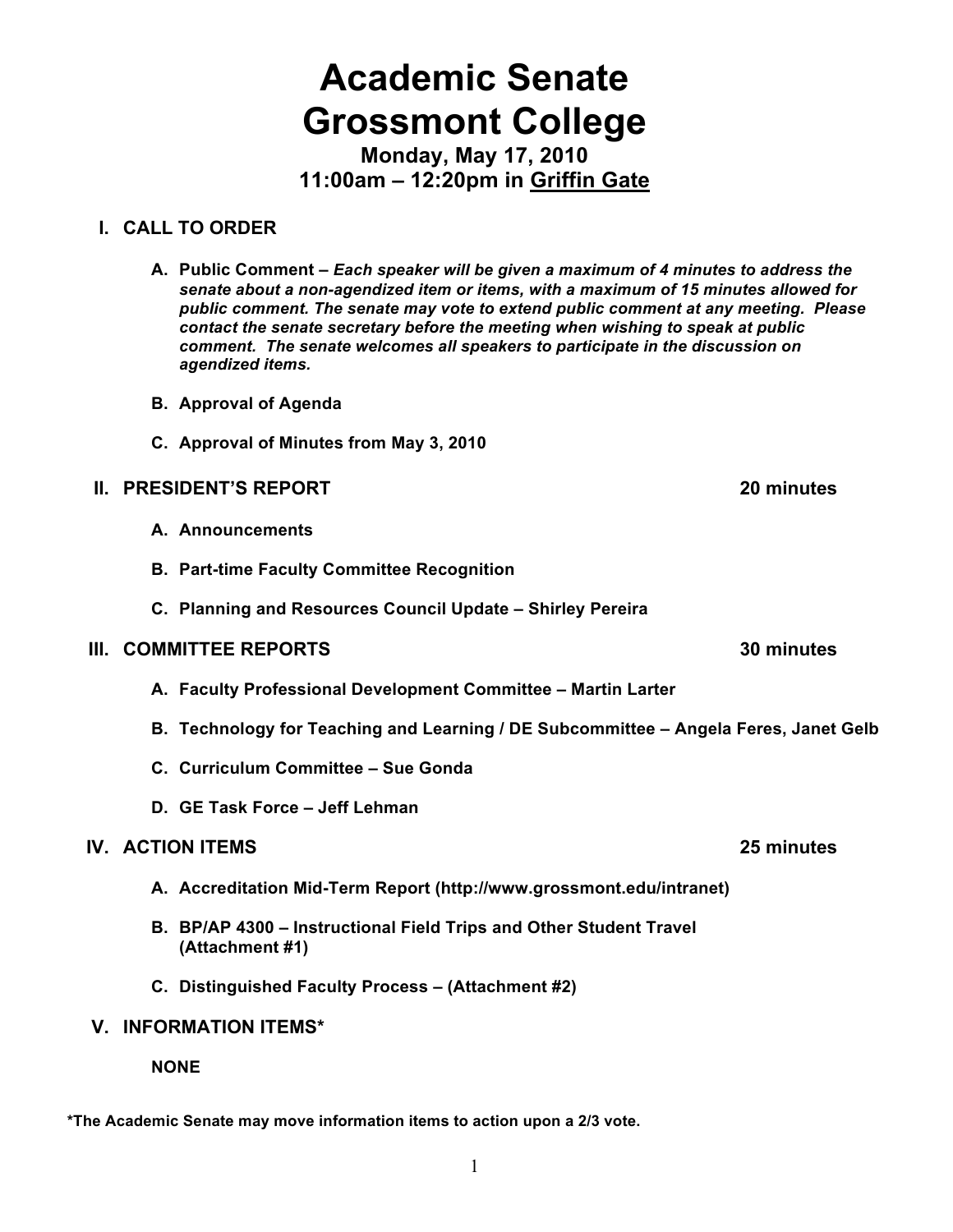## **Academic Senate Grossmont College**

## **Minutes of the Academic Senate – May 3, 2010**

#### **MEETING ATTENDANCE:**

| X | Chris Hill (President)                |          | Diane Mayne-Stafford (CSIS)               | X | Dan Clauss/Karen Caires (Exer Sci/Well) |
|---|---------------------------------------|----------|-------------------------------------------|---|-----------------------------------------|
| X | P.J. Ortmeier (AOJ)                   | $\times$ | Ronald Norman (CSIS)                      |   | Larry Larsen (Exer Sci/Well)            |
| X | David Mehlhoff for Lance Parr (AOJ)   | $\times$ | Bonnie Schmiege (Counseling)              |   | Antonio Crespo (Foreign Lang)           |
| X | Tina Young (AOJ)                      |          | Mary Rider (Counseling)                   |   | Virginia Young (Foreign Lang)           |
| X | Jennifer Carmean (ASL)                |          | Cruz Cerda (Counseling)                   | X | Robert Henry (History)                  |
|   | Jamie Gould (ASL)                     |          | Danny Martinez (Cross Cult Stud)          | X | Devon Atchison (History-Sen Officer)    |
|   | Jim Wilsterman (Art)                  |          | Joe Orate (Culinary Arts)                 |   | Angela Feres (History)                  |
|   | Gareth Davies-Morris (Art)            |          | James Foran (Culinary Arts)               | X | Priscilla Rogers (Inter Bus)            |
| X | Jennifer Bennett (Art)                |          | Kathy Meyer (Dance) -Fall                 | X | Patty Morrison (Library)                |
| X | Malia Serrano (Art)                   | $\times$ | David Mullen (Dance) - Spring             | X | Julie Middlemas (Library)               |
| X | Israel Cardona (Behav Sci)            | X        | George Gastil (P/T Senate Officer @large) | X | Jenny VandenEynden (Math)               |
| X | Gregg Robinson (Behav Sci)            | X        | David Milroy (Divisional Senator AHLGC)   | X | Susan Working (Math)                    |
|   | Rebekah Wanic (Behav Sci)             |          | Eric Lund (Divisional Senator CTE/WD)     | X | Ray Funk (Math)                         |
|   | Richard Unis (Behav Sci)              |          | Kirin Farquar (Divisional Senator ESBS)   | X | Arturo Millan (Math)                    |
|   | Virginia Dudley (Bio Sci)             |          | Carla Sotelo (Divisional Senator LR)      | Х | Shawn Hicks (Math)                      |
| X | Michael Golden (Bio Sci)              |          | Lee Johnson (Divisional Senator)          | X | Evan Wirig (Media Comm)                 |
| X | Michele Perchez (Bio Sci)             | X        | Jane Nolan (DSPS)                         |   | William Snead (Media Comm)              |
|   | Brian Keliher (Bus Admin)             |          | Carl Fielden (DSPS)                       |   | Derek Cannon (Music)                    |
|   | Nate Scharff (Bus Admin)              | X        | Gary Jacobson (Earth Sci)                 |   | Paul Kurokawa (Music)                   |
|   | Linda Snider (BOT)                    |          | Judd Curran (Earth Sci)                   |   | Steve Baker (Music)                     |
|   | Barb Gillespie (BOT)                  | X        | Oralee Holder (English)                   |   | Joy Zozuk (Nursing) Diane Hellar        |
|   | Andy Biondo (CVT)                     | X        | Adelle Schmitt (English)                  |   | Diane Gottschalk (Nursing)              |
| X | Don Ridgway (CVT)                     |          | Joan Ahrens (English)                     | X | Sharon Sykora (Nursing)                 |
|   | Jeff Lehman(Chemistry-Senate Officer) |          | Lisa Ledri-Aguilar (English)              | X | Christine Vicino (Occ Therapy)          |
| X | Cary Willard (Chemistry)              | X        | Sue Jensen (English)                      | X | June Yang (Phil/ Rel Studies)           |
| X | Martin Larter (Chemistry)             | $\times$ | Chuck Passentino (ESL)                    |   | Bill Hoaglin (Phil/ Rel Studies)        |
| X | Diana Vance (Chemistry)               |          | Nancy Herzfeld-Pipkin (ESL)               |   | Ross Cohen (Physics)                    |
| X | Sheridan DeWolf (Child Dev)           | X        | Barbara Loveless(ESL)                     |   | Stephanie Plante (Physics, Astr. Ph Sc) |
| X | Claudia Flores (Child Dev)            | X        | Jim Tolbert (EOPS)                        | X | Shahrokh Shahrokhi (Polit Economy)      |
| X | Joel Castellaw (Comm)                 |          | Sylvia Montejano (EOPS)                   | X | Scott McGann (Polit Economy)            |
| X | Jade Solan (Comm)                     |          | Laura Sim (Exer Sci/Well-Sen Officer      | X | Lorenda Seibold-Phalan (Resp Ther)      |
|   | Victoria Curran (Comm)                |          | Jamie Ivers                               |   | Barry Winn (Resp Ther)                  |
| X | Janet Gelb (CSIS)                     | X        | Jim Symington (Exer Sci/Well)             | X | Craig Everett (Theatre Arts)            |
|   |                                       |          |                                           |   | Buth Duggan                             |

#### **GUESTS**:

• Sue Gonda, Acting Dean - English, Social & Behavioral Sciences

#### **RECORDER**: Rochelle Weiser

#### **I. CALL TO ORDER (11:05)**

#### **A. Public Comment**

#### Adelle Schmitt:

Adelle began by explaining one of her students had lost her 7-year old daughter unexpectedly when she was hit by a car. Adelle gave a little of the student's background and how she was struggling to get her education and provide for her children. Adelle was hoping for some suggestions on how she could make the information available to people to raise funds for her to offset funeral costs and help her return to school. Many offered to speak with Adelle after the meeting regarding the situation; it was also suggested that an e-mail could be sent to faculty with Adelle as a contact for more information on how to donate. It was agreed that an e-mail could be sent out.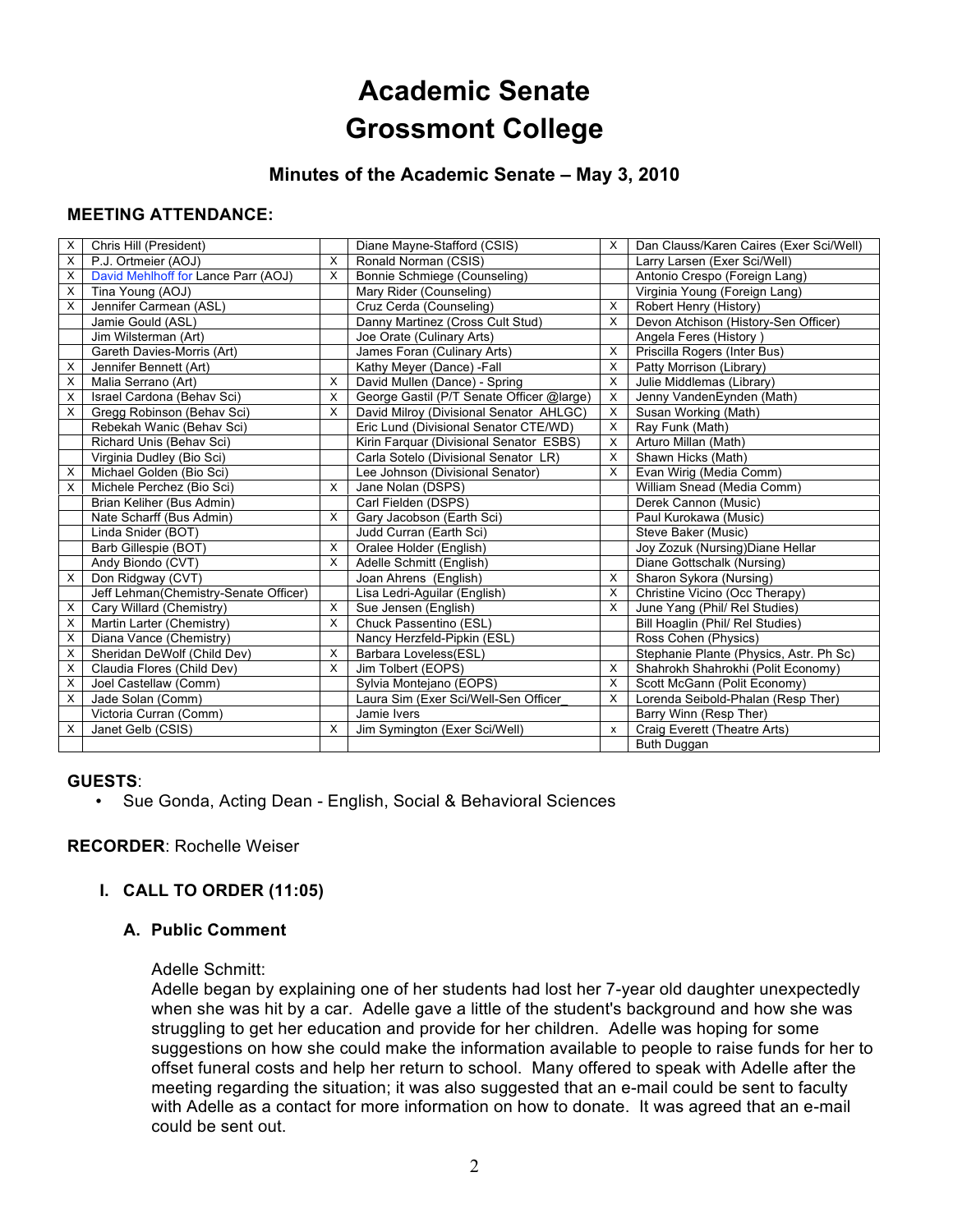#### **B. Approval of Agenda**

A motion was made to approve the day's agenda with the following change: addition of the Accreditation Mid-term Report to the Information items. M/S/U Wirig/Morrison

#### **C. Approval of Minutes from April 19, 2010**

A motion was made to approve the minutes from April 19, 2010. M/S/U Morrison/VandenEynden

#### **II. PRESIDENT'S REPORT**

#### **A. Accreditation Mid-term Report**

Chris began by reviewing the 2007 site visit by the Accreditation Commission. She then reviewed the list of recommendations that were made by the commission. She explained that the upcoming mid-term report would include all the recommendations that were made as well as the Grossmont College (GC) responses to them. Discussion occurred regarding the SLO evaluation process and whether or not when assessing SLOs an evaluation would be "linked" to an individual faculty member based on the SLO. Chris explained that at various SLO retreats it was emphasized that the SLO evaluation language in the accreditation standards is related to participation by faculty in the SLO assessment process. It was noted that this was an issue both the Senate and AFT would be monitoring closely. Chris reviewed the remaining recommendations and encouraged the Senators to go to the Employee Intranet, www.gcccd.edu/intranet, to further review the mid-term report in preparation for the next meeting. She noted the report would be coming to the Senate for endorsement and was due to the Commission in October.

#### **B. Senate bylaws regarding committees**

Chris began by noting that at the Senate Officers Committee (SOC) meeting a discussion occurred regarding committees and how they are dealt with in the bylaws. The Senate by-laws currently list only the names of the standing committees (and those need to be corrected). Chris noted that there have been suggestions on providing more information on the committees in the by-laws and for term lengths and/or limits for service on committees. She also noted that it would help strengthen the connection of the committees to the Senate by developing regular reporting cycles. She mentioned that the SOC could develop some suggested language and bring it to the Senate in the fall for consideration. Such changes to the by-laws could include correcting current committee names, adding and removing committees, listing committee charges, listing the criteria for selecting committee members, listing the process for choosing committee chairs. Chris noted that any changes would require a majority vote in the Senate.

A discussion regarding term limits followed. Some comments were: senators liked having the selection criteria available as it would create transparency in the process; different term lengths for the different committees may be needed; they liked the idea of having new faculty involved in committees as it creates opportunity for them to see the process as well as fresh ideas for the committee; liked term length as opposed to term limits. Many felt that term limits would hinder some of the committees whose members might require multiple years to get up to speed (i.e. Curriculum Committee). It was mentioned that for continuity on the committee, perhaps a "vice chair" could shadow the committee chair for a year prior to the chair stepping down. Chris asked that if senators had more comments or input to please contact her.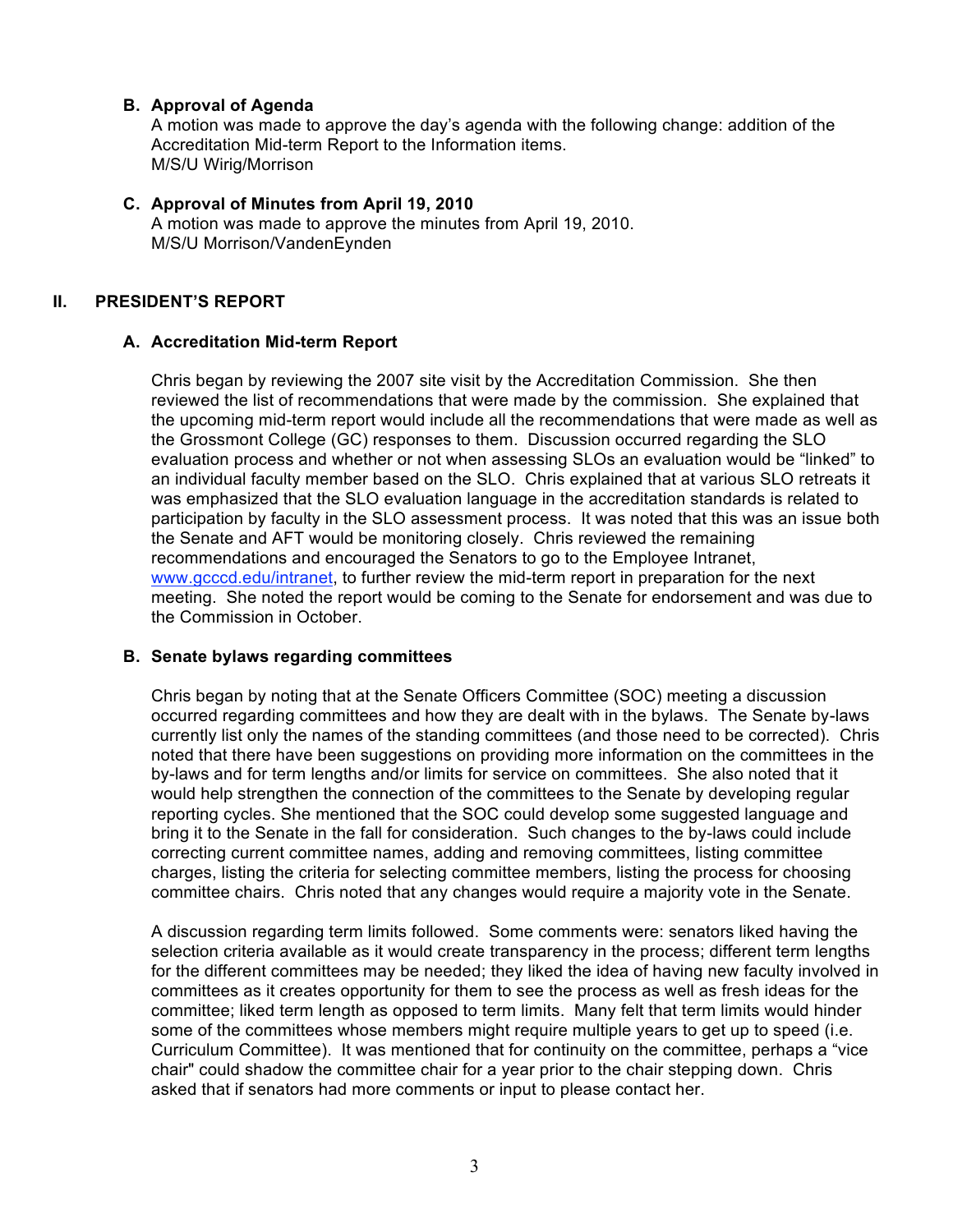#### **C. Announcements**

Chris noted for the committee reports neither Steve nor Martin had arrived, so the agenda would move to the Action Items.

#### **III. COMMITTEE REPORTS**

#### **A. Faculty Professional Development Committee**

No report given due to time constraints. This item will return at the next meeting.

#### **B. Program Review Committee**

Chris introduced Steve Davis, Chair of the Program Review Committee. Steve began by explaining that the committee had been working on the Program Review Handbook. Steve then reviewed the process the committee took in reworking the handbook. Steve noted that there were a few new questions added to the student survey. He explained that the data needed for the program review process can be accessed on the GCCCD intranet and the reports are downloadable to excel for use. Steve noted that there are people available to help analyze the data; please contact him and he can help or refer to other faculty who can. A discussion occurred regarding timelines for the departments and their Program Reviews; Steve noted a website would be available that would have when each department is due and who the Program Review contact is for the department. Steve noted that the Program Review process is being integrated with the annual and six-year department plans; this should allow for an easy reporting process of moving the information from one document to the next. Steve then explained that the Program Review Committee was working on a pilot program for a Faculty survey regarding their department. He explained that the committee would like to see the survey used to motivate discussion within the departments, not to be used in evaluating the departments or the chairs/coordinators. Discussion occurred regarding splitting the survey between full time and part-time faculty; Steve noted that the committee felt that keeping all the results together makes the results anonymous, further encouraging discussion. It was suggested that perhaps the departments could make that determination. It was noted that Program Review is a self study to evaluate how the departments are doing and the survey can be a helpful part of that.

#### **IV. ACTION ITEMS**

#### **A. Joint Academic Senates Letter to Editor**

Chris began by noting there had been a letter to the Editor of the Union Tribune from Chancellor Miles and the presidents from both Cuyamaca and Grossmont College. Chris explained that Beth Smith had drafted a letter that could be sent from the AS Presidents from the colleges throughout the county. Chris explained that other senates had seen and approved the letter. She then asked for a motion to put the letter on the table for consideration for endorsement and opened discussion. No discussion occurred and Chris then called for the question for endorsement by the Academic Senate of the letter. M/S/U Atchison/Milroy

#### **V. INFORMATION ITEMS**

#### **A. Distinguished Faculty Process**

Chris began by reviewing the new process for selecting Distinguished Faculty. She explained the process was new and still being reviewed and streamlined. A discussion occurred regarding the timing of sending the names to the deans and receiving the packet to be filled out; it was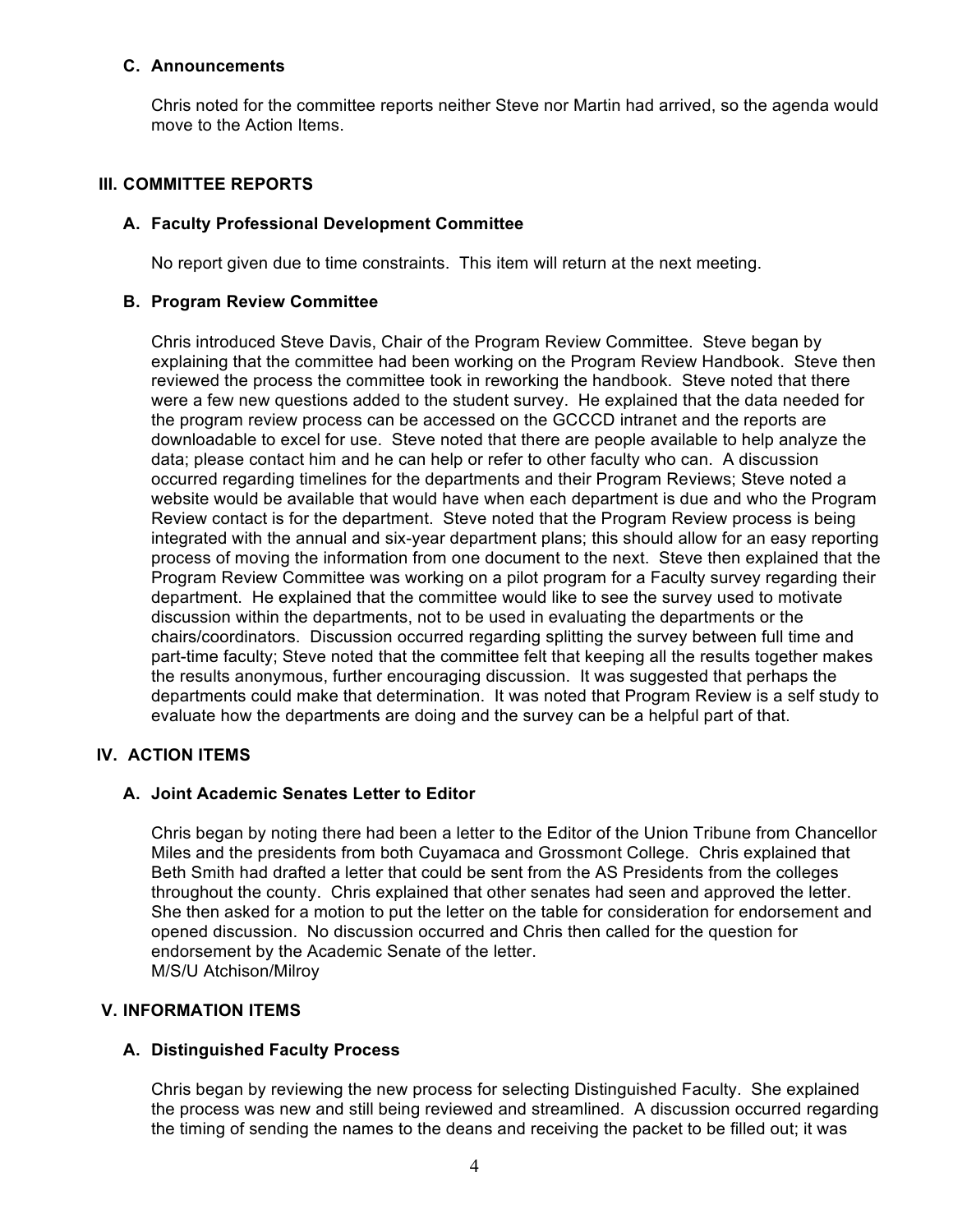noted it would be very helpful to have the forms available on the internet and include an area to contact the Dean. Chris then noted that ADSOC would be discussing the entire awards process and the need to review it. Chris noted that an "Awards" page is available on the "Faculty/Staff" link on the college website. There were suggestions on additional information that could be included on this page, such as past recipients and a schedule of the awards cycle.

#### **B. Accreditation Mid-Term Report**

Chris noted this item will be available for review on the Intranet soon.

Meeting Adjourned at 12:20 pm Next meeting is scheduled for May 17, 2010.

CH: rw

The Academic Senate minutes are recorded and published in summary form. Readers of these minutes must understand that recorded comments in these minutes do not represent the official position of the Academic Senate. The Academic Senate expresses its official positions only through votes noted under "Action."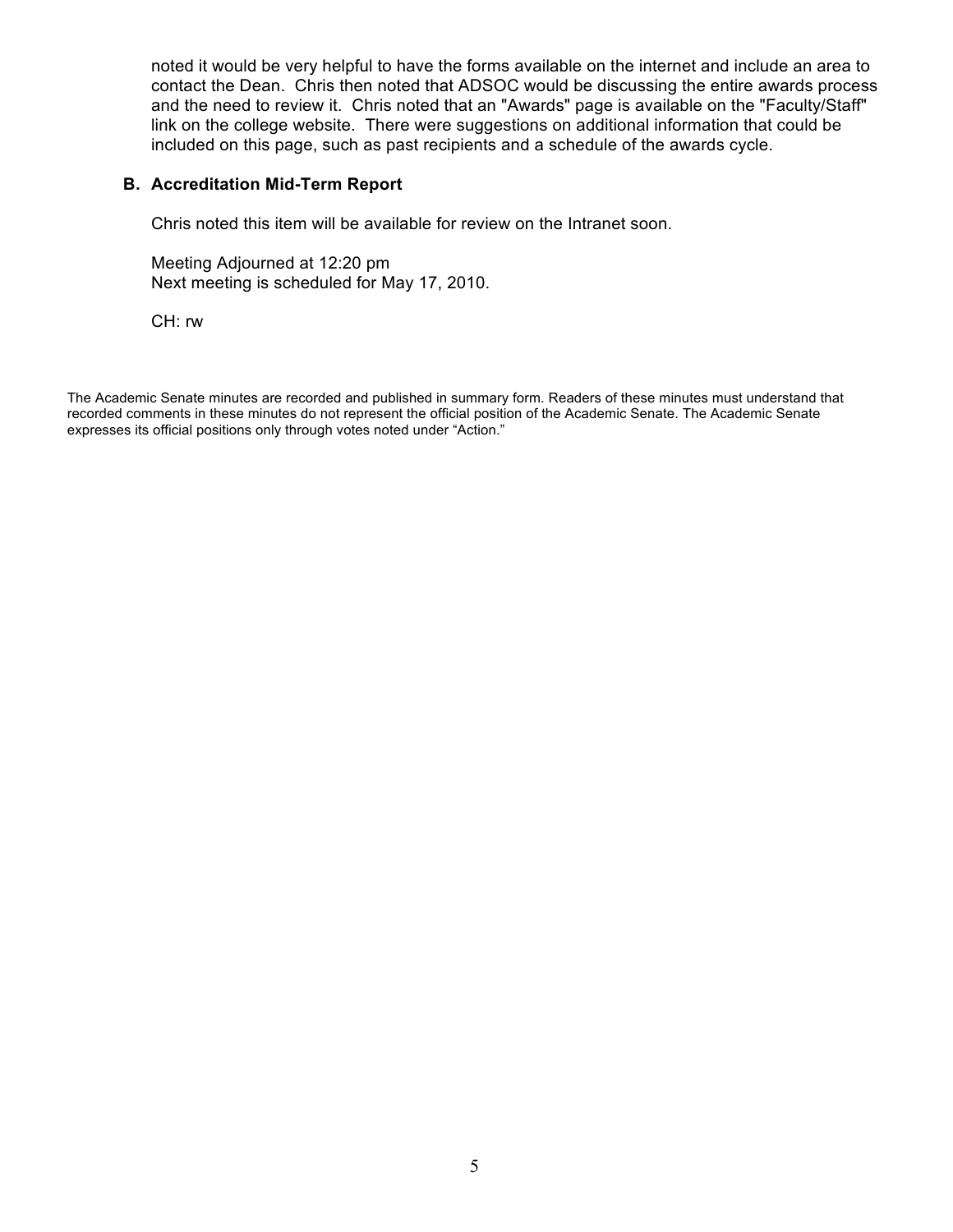#### **Attachment #1**

#### **BP 4300 Instructional Field Trips and Excursions Other Student Travel**

| Reference: | Title 5, Section 55220           |  |                         |  |  |  |
|------------|----------------------------------|--|-------------------------|--|--|--|
|            | Adoption Date: December 18, 2001 |  | Updated: March 18, 2008 |  |  |  |

The Chancellor, in a manner consistent with Board Policies 2410 and 2510, shall establish procedures that authorize the college administration to approve field trips and excursions other student travel when used as devices for teaching, and learning, or student development integral to the instructional or student services programs of the college. The Board shall approve in advance any such trips travel that takes students outside the state of California. Approval of the appropriate administrator shall be necessary for all other trips travel.

The Board does not endorse, support or assume liability in any way for any staff member of this District who takes students on trips not approved by the Board or appropriate administrator of the college.

District funds may be used to support student expenses for approved state and out-of-state field trips or excursions. The expenses of instructors, chaperones, and other personnel traveling with students may also be paid from District funds.

Students and staff shall at all times adhere to the standards of conduct applicable to conduct on campus.

## **AP 4300 Instructional Field Trips and Other Student Travel**

Reference:

*Title 5, Section 55220*

Date Issued:

Instructional field trips are defined to include class field trips, field courses, and team or performing arts events, as well as sessions at off-campus alternate meeting locations that are associated with scheduled courses.

Other student travel is defined to include co-curricular activities such as clubs or student groups and participation as individuals in conferences, retreats, and meetings.

Out-of-state student travel requires governing board approval.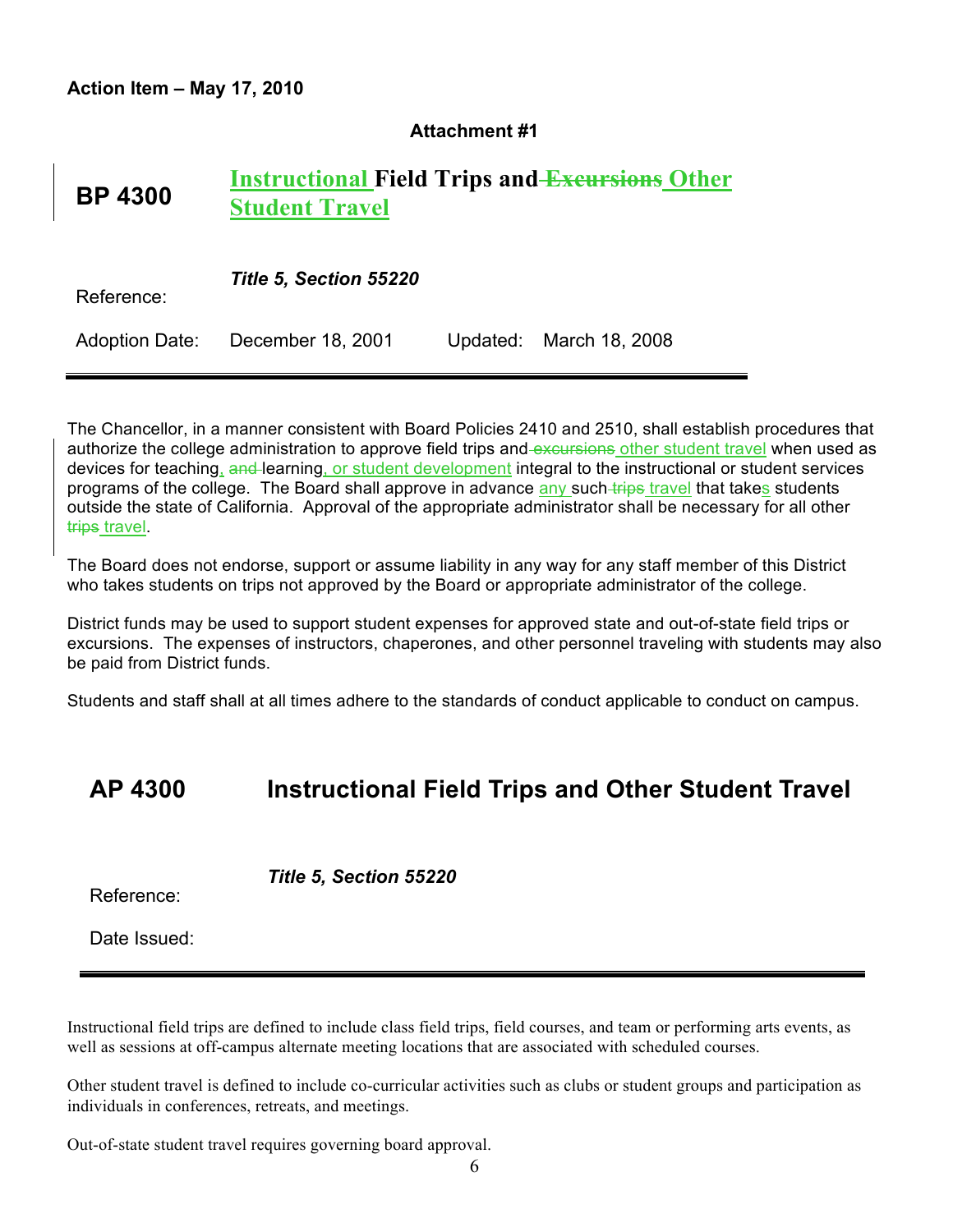#### **Instructional Field Trips**

- A signed and approved Request to Convene Class off-campus activity form should be on file with the appropriate dean prior to all pre-scheduled games or events.
- Signed field trip waiver forms are required for each participant. Following the event, original field trip waiver forms must be kept on file in the Dean's Office.
- A copy of each field trip form must remain in the possession of the trip leader until after the event.
- For all regularly scheduled class field trips, the instructor must, where legally required, provide an alternate assignment for all students unable to attend the off-campus activity. Field courses, team or performing arts events, and courses scheduled at alternative meeting locations are exempt from this requirement.
- A field trip/excursion notification form must be signed by the appropriate dean.

#### **Other Student Travel**

- All students must complete the Student Travel Approval Form no later than four weeks prior to the intended travel, unless they have a waiver from the Vice President Student Services.
- All students must fill out a travel waiver form.
- It is expected that students will be accompanied by either a faculty or staff advisor when traveling unless a waiver has been granted by the Vice President Student Services.
- Faculty or staff accompanying students when traveling are expected to complete the travel approval process at each college four weeks prior to the travel. Note: If travel with students is out-of-state, then faculty or staff advisors will need to complete this process two months prior to the scheduled travel due to necessary Board approval.
- During travel, students are expected to comply with the GCCCD *Student Code of Conduct*.
- Faculty or staff advisors accompanying student groups when traveling are the responsible agents for the college and District and, accordingly, students are expected to follow all rules and directives assigned by the advisor(s).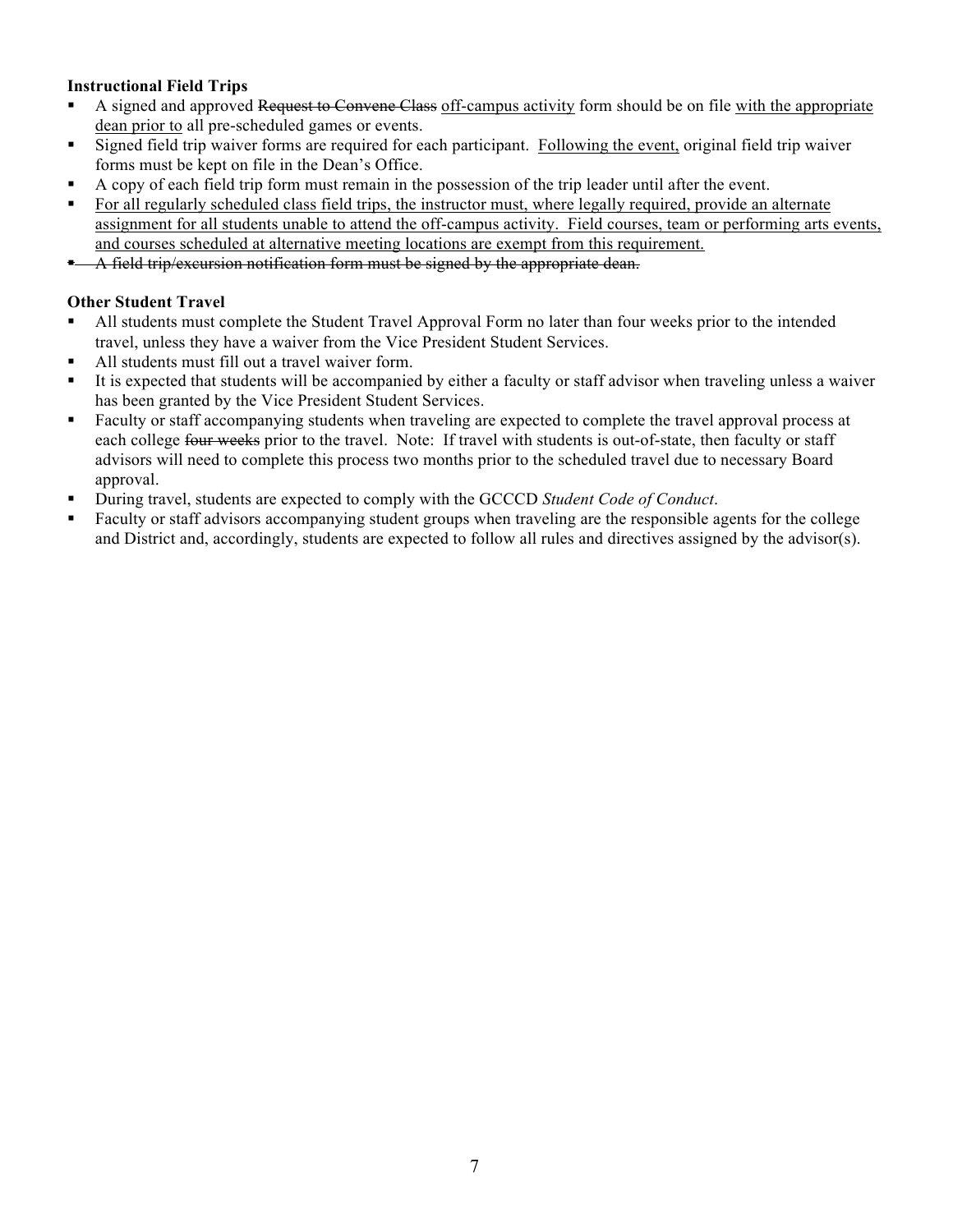## **Attachment #2**

## **Nomination Form For the Distinguished Faculty Award**

For the nominator, please consult with the nominee and other faculty members, and respond to the following three questions below. The **deadline** for completion and submission to the campus selection committee is **4:00 p.m., \_\_\_\_\_\_, 20\_\_.** Attach a copy of nominee's up-to-date, complete curriculum vitae if available; it will be helpful to the Campus Selection Committee in their deliberations to select a recipient of the award.

Name of Nominee: \_

Department/Division:

Please provide answers to each of the following questions (there is no word limit on this section).

**1. In what way/s has the nominee contributed to excellence with respect to his/her profession and discipline?** This could be articles in refereed journals or other publications; the acquisition of grants,

awards, or perhaps the development of innovative and recognized programs. The emphasis here is on scholarly activity.

**2. In what way/s has the nominee contributed to excellence with respect to Grossmont College and its affairs?**

Here the emphasis is on involvement and action beyond the classroom or other assigned duties. Activities in this category might be chairing an important campus committee, involvement as a faculty advisor to a student group, serving as department chair or coordinator, serving in the Academic Senate, or perhaps spending time on labor issues or negotiations.

**3. In what way/s has the nominee contributed to excellence in the community as a representative of Grossmont College?** The emphasis here is not so much on involvement as an individual, but as a faculty member who brings some skill to solving a problem. Examples might be off-campus speaking engagements, consulting in nominee's area of expertise, or donating time to service groups as a college representative.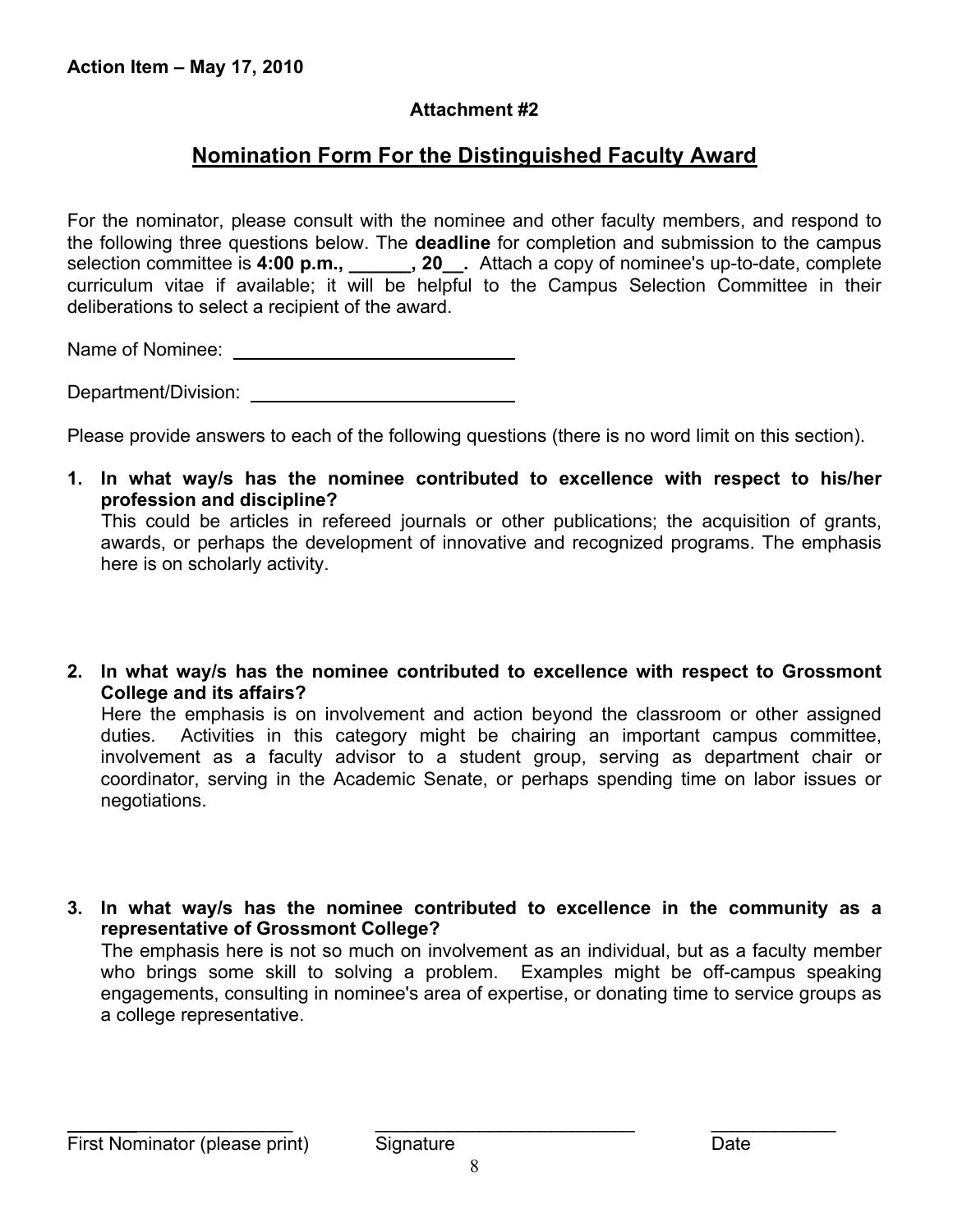**Brief supporting statement by second nominator (please keep to 250 words or less).**

 $\frac{1}{2}$ Second Nominator (please print)

**Brief supporting statement by third nominator (please keep to 250 words or less).**

 $\frac{1}{2}$ Third Nominator (please print)

**Verification:** Nominee is a full time tenured faculty member who has received an overall rating of 3.5 or higher on two consecutive Evaluation Summaries.

 $\mathcal{L}_\mathcal{L} = \mathcal{L}_\mathcal{L} = \mathcal{L}_\mathcal{L} = \mathcal{L}_\mathcal{L} = \mathcal{L}_\mathcal{L} = \mathcal{L}_\mathcal{L} = \mathcal{L}_\mathcal{L} = \mathcal{L}_\mathcal{L} = \mathcal{L}_\mathcal{L} = \mathcal{L}_\mathcal{L} = \mathcal{L}_\mathcal{L} = \mathcal{L}_\mathcal{L} = \mathcal{L}_\mathcal{L} = \mathcal{L}_\mathcal{L} = \mathcal{L}_\mathcal{L} = \mathcal{L}_\mathcal{L} = \mathcal{L}_\mathcal{L}$ 

 $\mathcal{L}_\text{max} = \mathcal{L}_\text{max} = \mathcal{L}_\text{max} = \mathcal{L}_\text{max} = \mathcal{L}_\text{max} = \mathcal{L}_\text{max} = \mathcal{L}_\text{max} = \mathcal{L}_\text{max} = \mathcal{L}_\text{max} = \mathcal{L}_\text{max} = \mathcal{L}_\text{max} = \mathcal{L}_\text{max} = \mathcal{L}_\text{max} = \mathcal{L}_\text{max} = \mathcal{L}_\text{max} = \mathcal{L}_\text{max} = \mathcal{L}_\text{max} = \mathcal{L}_\text{max} = \mathcal{$ 

Year of the evaluations:

Comments:

\_\_\_\_\_\_\_\_\_\_\_\_\_\_\_\_\_\_\_\_\_\_\_\_\_\_\_\_ \_\_\_\_\_\_\_\_\_\_\_\_\_\_\_\_\_\_\_\_\_\_ \_\_\_\_\_\_\_\_\_\_\_\_ Administrator providing verification: Dean/Director Signature Date (Please print)

\_\_\_\_\_\_\_\_\_\_\_\_\_\_\_\_\_\_\_\_\_\_\_\_\_\_\_\_\_\_\_\_\_\_\_\_\_\_\_\_\_\_\_\_\_\_\_\_\_\_\_\_\_\_\_\_\_\_\_\_\_\_\_\_\_\_\_\_\_\_\_\_\_\_\_\_\_\_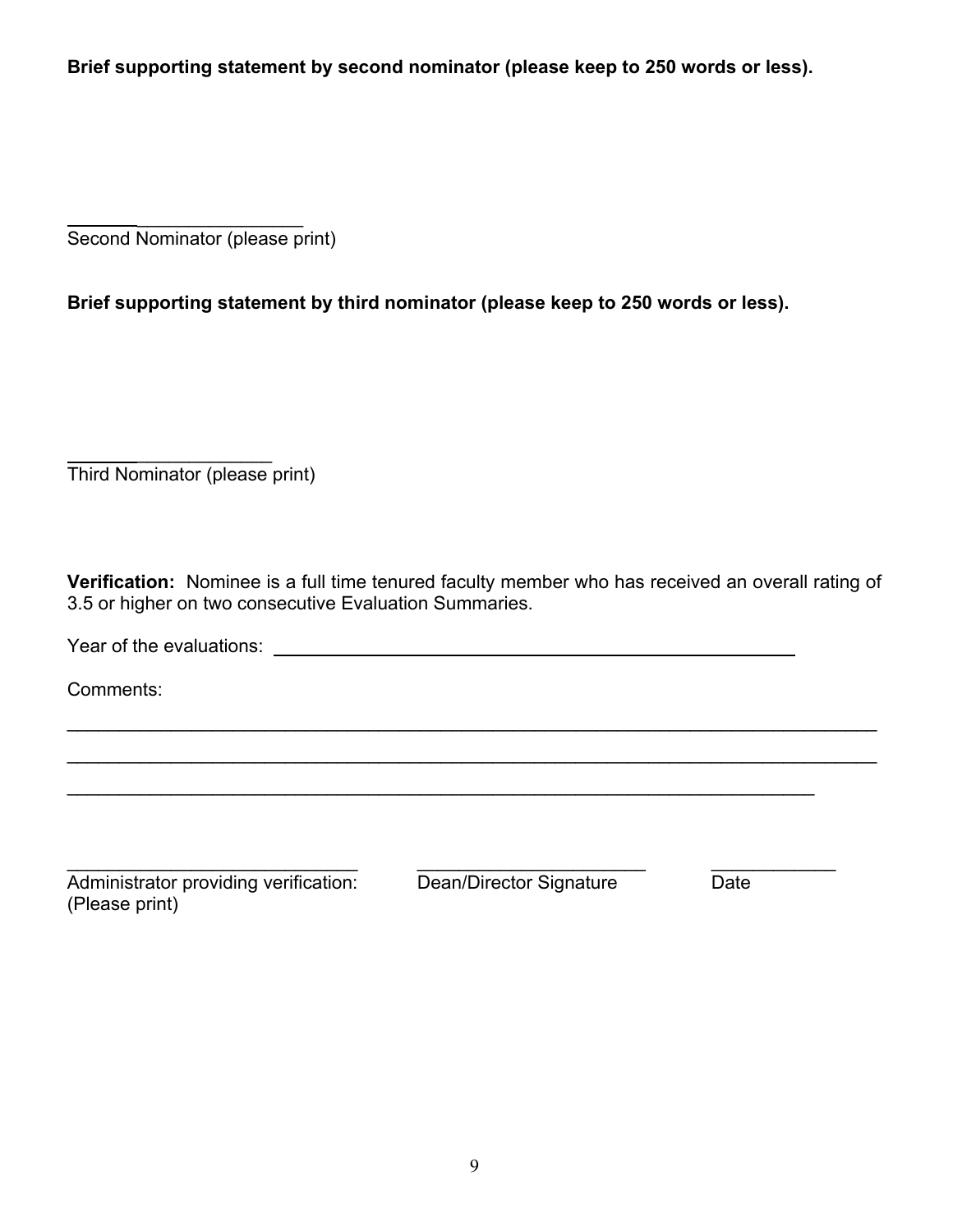## **Grossmont College Distinguished Faculty Award**

## **I. Statement of Purpose**

It is an essential part of academic life to identify, encourage and reward excellence among the faculty. With respect to this end, Grossmont College will present an Annual Distinguished Faculty Award to a superior faculty member, selected by peers and publicly acclaimed.

## **II. Eligibility**

All full-time, tenured faculty members are eligible to receive the award. Classroom and nonclassroom faculty will be eligible by the process described below.

## **III. Criteria**

The recipient of the Annual Distinguished Faculty Award should represent the very best our profession has to offer. Each recipient, in addition to fulfilling all of the job requirements of a fulltime faculty member, must also go beyond these duties. Furthermore, each recipient will also show a sustained commitment to excellence:

- (a) in teaching, or in the performance of other assigned duties;
- (b) as a faculty member who has contributed to his/her discipline;
- (c) through an active and involved role in campus affairs; and
- (d) by involvement in the community as a representative of the college.

## **IV. The Award**

The announcement of the award shall be made at the general faculty meeting during the Fall Professional Development Week. A medallion appropriate to the occasion will be inscribed and presented at that time. The recipient of the award will also receive a stipend of \$500. A letter noting the award shall be signed by the President and forwarded to the Personnel Office for inclusion in the recipient's file. The recipient may be introduced to the Governing Board for recognition by mutual agreement of the recipient and the President.

## **V. Procedure and Decision Rules for Selection**

Section 1 - Annually (and by a timeline determined annually by Senate Officer Committee), any faculty member may initiate nomination of any full-time tenured faculty member by submitting his/her name to the respective dean/director of the nominee. This nomination shall be made with respect to the criteria in Part III above.

Section 2 - The Dean/Director will provide the nominator with an electronic copy of the nomination packet and will review the nominee's two most recent evaluations to validate the nominee's commitment to excellence in the classroom or in the carrying out of other assigned duties. More specifically, on the nominees' Evaluation Summary, the overall rating must be 3.5 or higher on two consecutive evaluations. If the nominee's evaluation is based on the forms in use prior to 1991- 92, the overall ratings must be 75% excellent.

Section 3 - Upon verification of excellence in performing assigned duties by the Dean/Director, the nominator shall submit a statement of the nominee's qualifications. This statement may include a curriculum vitae and shall include responses to the three questions below.

**1. In what way/s has the nominee contributed to excellence with respect to his/her discipline?** This could be articles in refereed, journals or other publications; the acquisition of grants, awards; or perhaps the development of innovative and recognized programs. The emphasis here is on scholarly activity.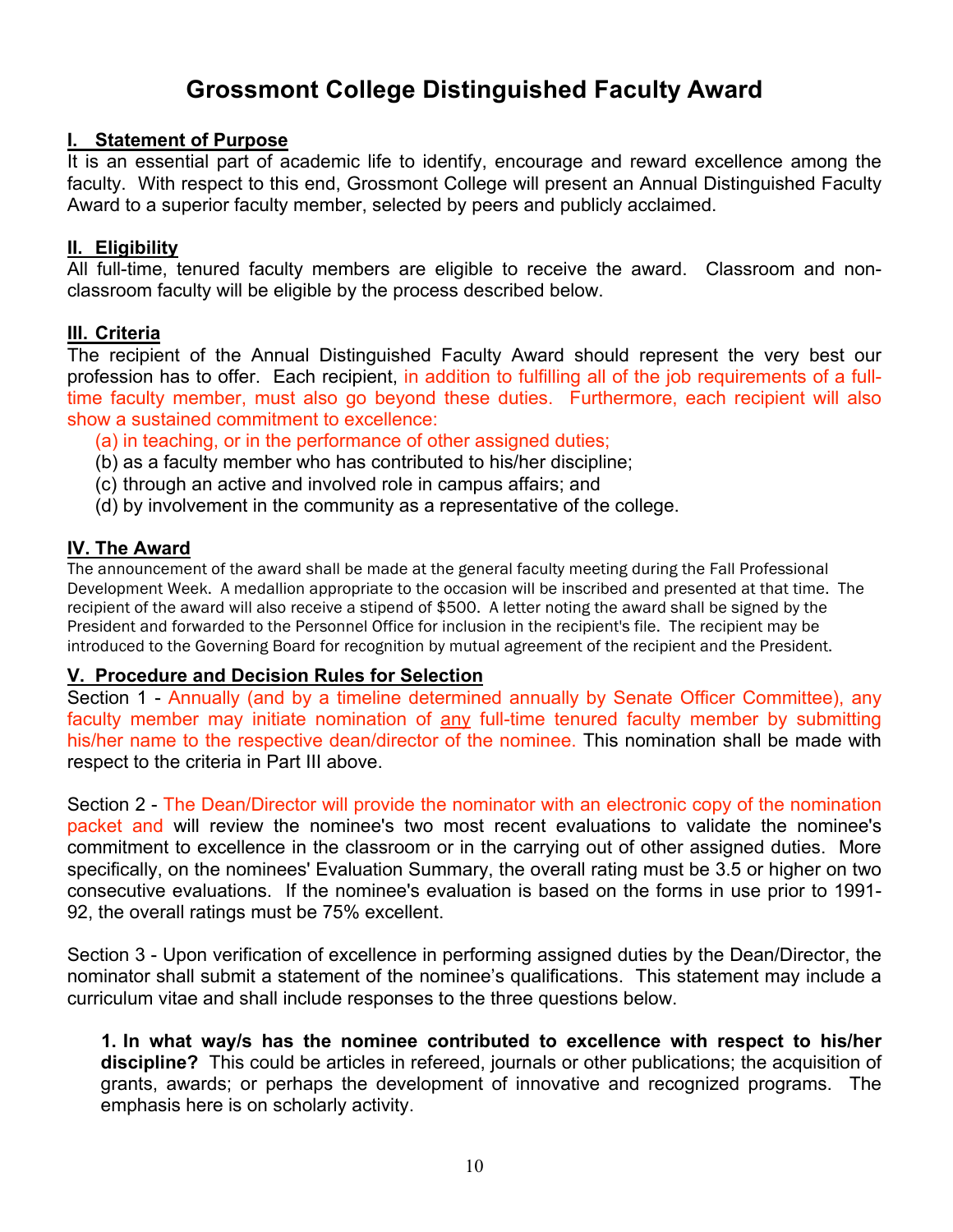- **2. In what way/s has the nominee contributed to excellence with respect to Grossmont College and its affairs?** Here the emphasis is on involvement and action beyond the classroom or other assigned duties. Activities in this category might be chairing an important campus committee, involvement as a faculty advisor to a student group, serving as department chair or coordinator, serving in the Academic Senate, or perhaps spending time on labor issues or negotiations.
- **3. In what way/s has the nominee contributed to excellence in the community as a representative of Grossmont College?** The emphasis here is not so much on involvement as an individual, but as a faculty member who brings some skill to solving a problem. Examples might be off-campus speaking engagements, consulting in area of expertise, or by donating time to service groups as a college representative.

Section 4 – The nominator will submit the official nomination form, with all required signatures and supporting statements to the Campus Selection Committee by the appropriate due date*.* If possible, curriculum vitae should also be included.

Section 5 - The DSC shall be convened by the division dean or appropriate administrator and shall review the qualifications of the nominees. With the Dean/Director acting as a non-voting facilitator, the chairs and coordinators comprising the DSC shall, by casting secret ballots, select one individual. The nominee receiving the largest number of votes shall be the division finalist; that name shall be forwarded to the Campus Selection Committee (see section 7) by the designated deadline, along with a completed application form and curriculum vitae, if the latter is available.

Section 5 - For the purpose of selection, faculty in the L.R.C., Counseling, and Special Services shall be considered as a single "division" described in section 5 above. The Vice-President of Student Services shall assume the duties of the Division Dean.

Section 6 - The Academic Senate shall annually form a Campus Selection Committee (CSC). The CSC shall include the President of the Senate (or designee), who will act as a non-voting chair, and one faculty member from each division, including one faculty member from the "division" described in Section 6 above. This slate shall be presented to the Senate as the CSC.

Section 7 - The Campus Selection Committee is to review the nominations and select the single recipient for the award. The finalist who receives the largest number of votes shall be the Distinguished Faculty. That name shall be forwarded to the Academic Senate President.

Section 8 - The name of the Distinguished Faculty shall not be made public but will be forwarded to the Academic Senate President who will notify the college president, awardee and the other finalists.

## **VI. Concerning Year- long Recognition:**

- The Distinguished Faculty person from the previous year shall be present (if possible) and play a role in recognizing the current recipient during the president's address of Fall Professional Development Week.
- During the Spring Recognition, the Academic Senate President or designee will have an opportunity to commend the recipient.
- The recipient shall serve as an ambassador for the college with released time, if funds are available.
- A photograph of the recipient shall be displayed in the L.R.C. and recognized in suitable media.
- The recipient's name shall be posted in the commencement printed program, and he/she shall have special seating at Commencement.